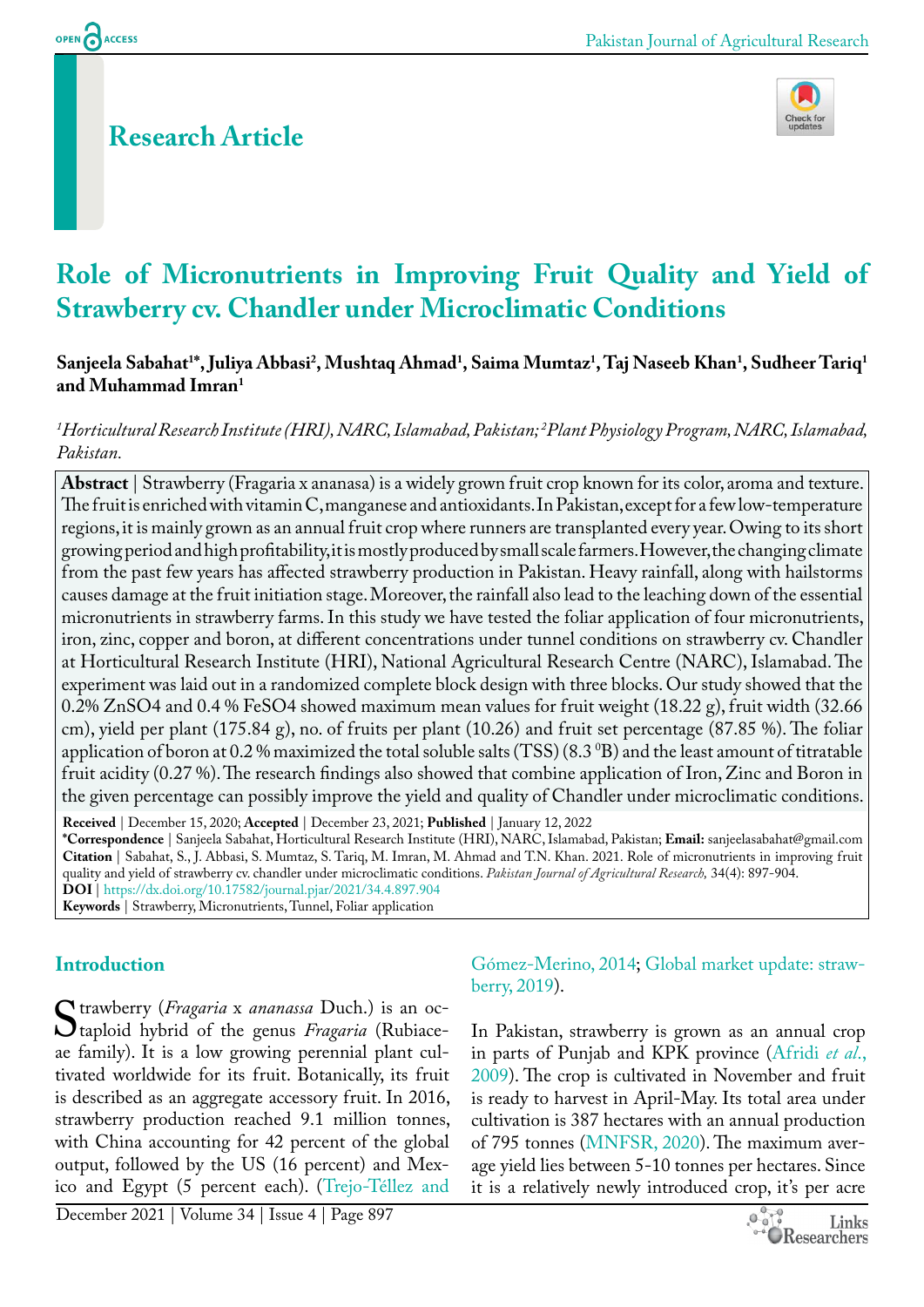Effect of micronutrients on strawberry's quality and yield

production in Pakistan is not comparable to global production. Its commonly grown varieties include Chandler, Corona, Douglas, Gorella, Toro and Tuft [\(Rajwana](#page-6-2) *et al*., 2017). Chandler is high yielding, has larger fruit size, high photosynthetic activity and can easily be grown under tunnel conditions. [\(Kadir](#page-6-3) *et al*., [2006](#page-6-3)).

Apart from macronutrients, the importance of micronutrients cannot be denied in plant growth and development. These include iron, copper, zinc, boron, manganese and molybdenum. Iron plays a main role in the biosynthesis of chlorophylls and cytochromes and its deficiency can result in the bleaching of leaves. Zinc plays a vital role in pollination, fruit setting and improving fruit quality parameters such as increased sugar and decreasing acidity levels. Its deficiency can result in immature leaves [\(Neuweiler](#page-6-4) *et al*., 1996; [Abedy, 2001](#page-5-1); [Abdollahi](#page-5-2) *et al*., 2012; [Hafeez](#page-6-0) *et al*., [2013](#page-6-0); Singh *et al*[., 2015\)](#page-7-0). Boron is reported to play an important role in plant cell growth and is also involved in many physiological processes such as phenol metabolism and tissue differentiation [\(Barker and](#page-5-3)  [Pilbeam, 2006\)](#page-5-3). Its deficiency results in leaf tip necrosis in younger leaves and a decrease in the flower size. Unlike other micronutrients, copper is of minor importance in strawberries. In case of its deficiency, the leaves and interveinal area become light green (Trejo-Téllez and Gómez-Merino, 2014).

The uptake of these micronutrients from soil depends on the cultivar, cultural practices, and soil's physical and chemical properties. Over the past few decades, the cropping pattern in Pakistan has increased soil salinity levels and soil pH, which has caused the depletion of these micronutrients. ([Ahmad](#page-5-4) *et al*., 2010). Their deficiency can be overcome either by foliar or basal application. The choice of method depends upon the crop type (Arevalo-Gardini *et al*., 2015).

In the modern agriculture system, foliar application of micronutrients is preferred as it allows quick and uniform distribution of micronutrients through leaves and meets the plants' needs regardless of soil condition [\(Kerin and Berova, 2003\)](#page-6-5). On the contrary, the basal application might result in leaching down of the applied micronutrients. Moreover, calcareous soils with high pH also hinder the availability of basally applied micronutrients, resulting in stunted growth of new shoots, chlorosis and mottled leaves ([Sharma](#page-6-6) *et al*[., 1990](#page-6-6)).

The plastic covers or tunnels are getting popular for the production of fruits and vegetables. They can facilitate crop yield by providing a controlled environment, reducing the risk of fruit damage caused by heavy rainfall, hailstorms, or fungal diseases. They also allow extended harvesting periods ([Wittwer and](#page-7-1)  [Castilla, 1995](#page-7-1); Jiang *et al*[., 2003](#page-6-7); [Jett, 2007](#page-6-8)). Growing strawberries under the tunnel are reported to have increased photosynthesis rate as light penetration to lower leaves is improved and earlier flowering and fruiting is promoted. (Baeza and López, 2012).

In Pakistan, farmers lack the basic knowledge of an optimized, cost-effective procedure for the applying micronutrients on strawberries. The following study is carried out to optimize the concentration of different micronutrients through foliar application and study their effect on the growth, quality, and yield of strawberries under tunnel conditions.

#### **Material and Methods**

The experiment was performed at the experimental field of Fruit Crop Research Program, Horticulture Research Institute (HRI), National Agriculture Research Centre (NARC), Islamabad, during 2019- 2020. The experimental site is located at 33.6844° North, 73.0479° East on the global scale. The runners of the strawberry cultivar "Chandler" were obtained from Swat. The seedlings of uniform size runners were transplanted in a randomized complete block design with three blocks and three replications per block by the end of November. The plant-to-plant distance was 50 x 30 cm. During the study, the minimum temperature ranged from 4 - 5 °C (during December-January), and the maximum temperature ranged from 30-35°C (during May-June). Beds were irrigated at the time of transplanting and later, the frequency of watering was decided based upon the soil moisture status confirmed through visual observation. The soil's physical and chemical properties are given in [Table 1.](#page-2-0)

Eleven different treatments include Control (T1), individual application of FeSO4 (Iron), CuSO4 (copper) and ZnSO4 (Zinc) in low concentration of 0.2% (T2-T4) and in higher concentration 0.4% (T5-T7). H3BO3 (Boron) was applied at 0.1% (T8), 0.2% (T9) and in combination with 0.4% FeSO4 (0.2% H3BO3+0.4% FeSO4) (T10). Finally, all four micronutrients were applied @0.25% each (T11).

December 2021 | Volume 34 | Issue 4 | Page 898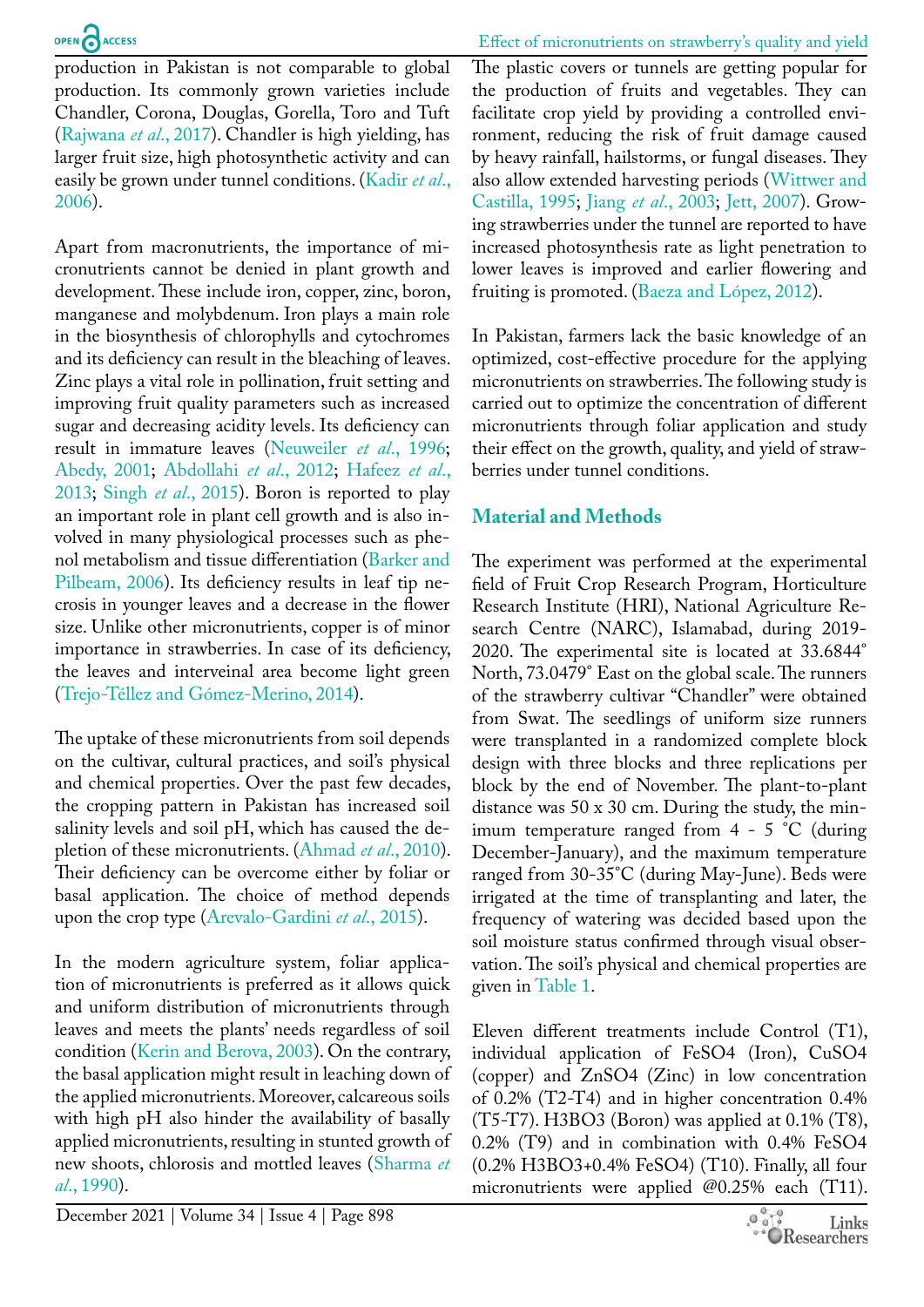<span id="page-2-0"></span>**Table 1:** *Physical and chemical properties of the experimental land. Data was taken from the Soil Science Department, Land Resource Research Institute (LRRI), NARC, Islamabad.*

| Soil Depth (cm) pH EC (dc/m) CaCO <sub>3</sub> % Organic NaHCO <sub>3</sub> Exchangeable Zn (mg) Cu (mg) Fe (mg) |          |     | matter % | Potassium $(K)$ |      |      |     |
|------------------------------------------------------------------------------------------------------------------|----------|-----|----------|-----------------|------|------|-----|
| $0 - 15$                                                                                                         | 8.1 0.16 | 4.0 | 2.0      | 48              | 0.34 | 0.46 | 6.6 |
| $30 - 45$                                                                                                        | 7.9 0.16 | 4.0 |          | 38              | 0.28 | 0.50 |     |

<span id="page-2-1"></span>**Table 2:** *Analysis of variance of effect of different micronutrient treatments on vegetative, yield and quality parameters of strawberry.*

|                 | <b>Mean Squares</b>                     |                                                                                                                          |             |                |                                        |       |                                                  |                    |                                          |                     |                                  |                                     |                              |
|-----------------|-----------------------------------------|--------------------------------------------------------------------------------------------------------------------------|-------------|----------------|----------------------------------------|-------|--------------------------------------------------|--------------------|------------------------------------------|---------------------|----------------------------------|-------------------------------------|------------------------------|
|                 | Source df Days to Plant<br>ing<br>(DTF) | Flower- Height Spread per<br>(PH)                                                                                        | (PS)        | plant<br>(LPP) | flowers fruits (FrS)<br>$(No. F)$ (No. | Fr)   | Plant Leaves No. of No. of Fruit set Fruit Fruit |                    | length width<br>(FrL) (FrWi) (FrW) plant | Fruit<br>weight per | <b>Yield</b><br>(YPP)            | Total<br>soluble<br>sugars<br>(TSS) | Titrable<br>acidity<br>(TAA) |
| Treat-<br>ments |                                         | $10,448.08$ $80.882$ $92.96$ $0.55$ $8.70$ $10.54$ $286.91$ $66.48$ $94.43$ $31.644$ $4092.8$ $3.2295$ $0.019$ $(0.019)$ |             |                |                                        |       |                                                  |                    |                                          |                     |                                  |                                     |                              |
| <b>Blocks</b>   | 2. 25.55 <sup>ns</sup>                  | $0.34^{ns}$                                                                                                              | $0.35^{ns}$ | 1.94.          | $9.88^{ns}$                            | 7.28  | $74.45^{\text{ns}}$                              | 13.1 <sup>ns</sup> | $0.94^{ns}$                              | $3.45^{ns}$         | $1079.5^{ns}$ 0.09 <sup>ns</sup> |                                     | $0.000276$ <sup>ns</sup>     |
| Error           | 20 77.41                                | 6.07                                                                                                                     | 9.38        | 0.68           | 4.08                                   | 2.25  | 75.10                                            | 33.92 11.23        |                                          | 9.79                | 1236.55 0.31                     |                                     | 0.0004                       |
| CV(%)           | 7.96                                    | 10.16                                                                                                                    | 9.24        | 11.42          | 15.64                                  | 17.35 | 10.60                                            | 10.27              | $-11.32$                                 | 18.61               | 25.22                            | 7.18                                | 6.14                         |

*\*\*\*Significant at P < 0.000, \*\*Significant at P < 0.001, \* Significant at P < 0.01, ns Indicates Not significant.*

The foliar application was started one month after the transplantation of runners. All plants were sprayed at vegetative (one month after transplantation), flowering (two months after transplantation) and fruiting (three months after transplantation) stage. Data on twelve different parameters were recorded at the time of plant maturity. These include quality parameters such as total soluble salts (TSS), titratable acidity (TA); yield parameters such as number of fruits, Yield per plant, fruit weight, fruit set percentage and other parameters such as days to flowering, plant height, plant spread, number of flowers, fruit length and fruit width. TSS was measured through a hand-refractometer (ATAGO, ATC-1, Tokyo, Japan) and Titratable acidity was determined through acid-based titration method as described by [Ozkurt and Altunta \(2018\).](#page-6-9) Data were analyzed using R studio [\(R Core Team,](#page-6-10)  [2020](#page-6-10)). The mean performance of different treatments was analyzed through analysis of variance (ANOVA) followed by Tukey's HSD post hoc test. Correlation between different parameters was also calculated**.**

#### **Results and Discussion**

[Table 2](#page-2-1) showed the results of ANOVA of the effect of different micronutrient treatments on various vegetative, yield and quality parameters of strawberry Chandler. Except for the number of flowers and fruit length, there was a significant difference between all

December 2021 | Volume 34 | Issue 4 | Page 899

parameters against different treatment applications.

[Table 3](#page-3-0) showed the pairwise mean comparison (Tukey's HSD) effect of all treatments on the mean performance of ten traits in strawberry cv. Chandler. The foliar application of H3BO3 resulted in improved fruit quality. At 0.2 % H3BO3 (T9), the TSS was a maximum of 8.3 °Bx, unlike 6.7 °Bx in the control (T1) and a minimum of 4.5 °Bx against T7. At 0.1 % H3BO3 (T8), the TA was the lowest at 0.22 % compared to the maximum value of 0.51 % for T11. The H3BO3 was also found to have an intermediate effect on improving other parameters such as fruit weight and yield per plant. FeSO4 treatment contributed both towards vegetative and yield parameters. A low concentration of 0.2 % (T2) helped improve vegetative traits such as plant height of 29.89 cm and a plant spread of 35.99 cm against a minimum value of 14 cm and 21 cm, respectively, in T6. Its high concentration of 0.4 % (T5) improved yield parameters such as maximizing fruit set percentage to 87.85 % (minimum 57.26 % in T1) and yield per plant to175.84 g (minimum 69.47 g T6). For ZnSO4, compared to the fruit weight of 13.22 g in control (T1) and fruit width of 13.4mm in T7, maximum fruit weight of 18.22 g and fruit width of 32.66 mm was obtained with T4 (0.2 %) treatment. Also, only T4 resulted in improved yield as the remaining treatments were not significantly different from each other.

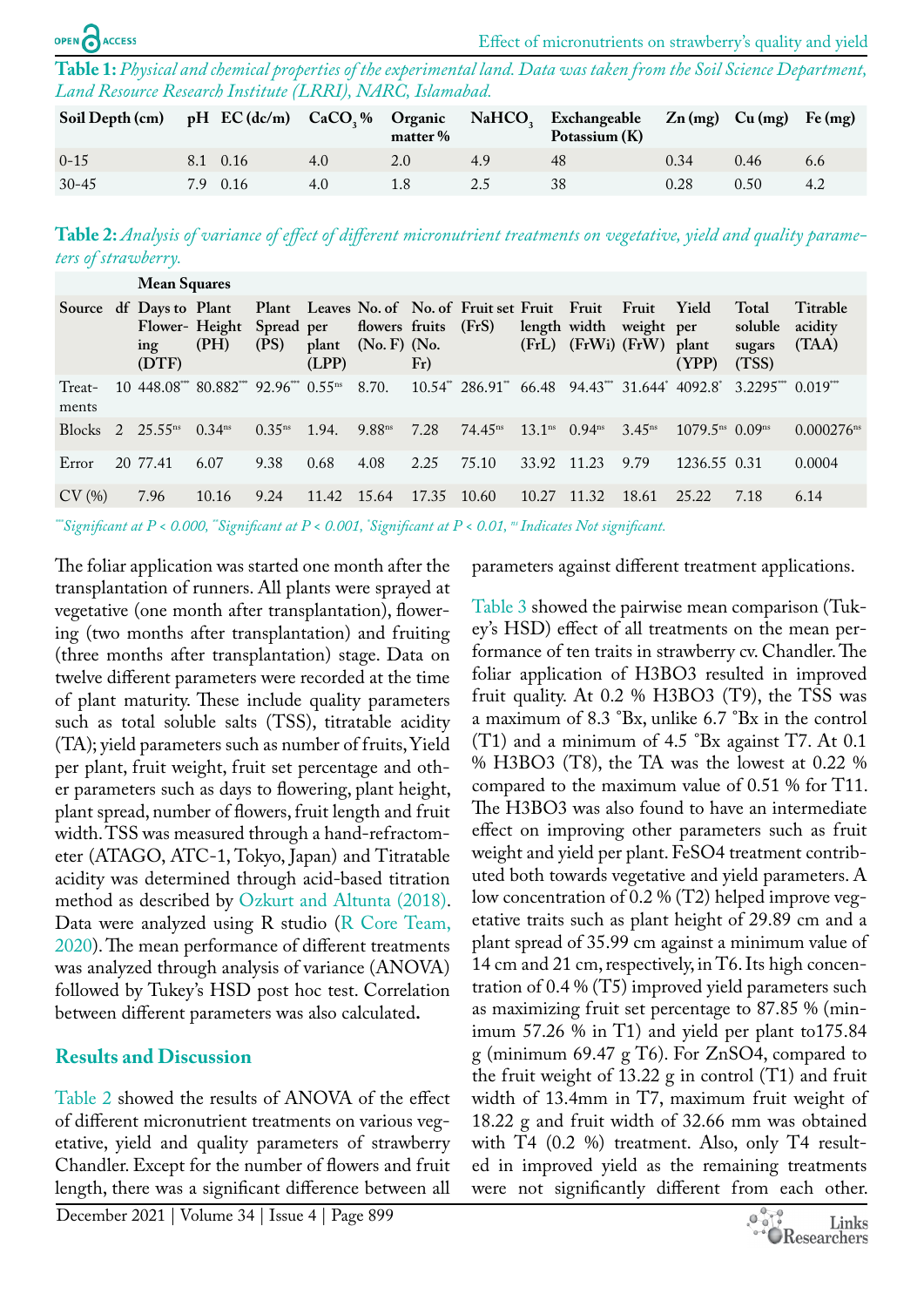<span id="page-3-0"></span>**Table 3:** *Means comparison (Tukey HSD) of the different micronutrient application on various traits of strawberry cv. Chandler. Letter indicates significant difference between treatment means.*

|                 | Labels Treatments                | Days to<br>flowering height | Plant                   | Plant                           |                                 | No. of Fruit set<br>Spread fruits percentage width | Fruit                   | Fruit<br>weight   | plant                              | Yield per Total solu- Titrable<br>ble sugars | acidity              |
|-----------------|----------------------------------|-----------------------------|-------------------------|---------------------------------|---------------------------------|----------------------------------------------------|-------------------------|-------------------|------------------------------------|----------------------------------------------|----------------------|
| T1              | Control                          | 77.66 <sup>b</sup>          | $22.10$ bcde            | $23.04^{bc}$                    | $6.22^{b}$                      | 57.26 <sup>b</sup>                                 | 25.33 abcd 13.22ab      |                   | $79.25^{ab}$                       | 6.7 <sup>ab</sup>                            | 0.29cd               |
| T <sub>2</sub>  | Fe $(0.2\%)$                     | 76.66 <sup>b</sup>          | 29.89 <sup>a</sup>      | 35.99a                          | $8.53^{ab}$                     | $72.22^{ab}$                                       | $32.33^{ab}$            | $17.66^{ab}$      | 145.39ab                           | 5.26 <sup>bcd</sup>                          | 0.3 <sup>cd</sup>    |
| T <sub>3</sub>  | Cu (0.2%)                        | 74.66 <sup>b</sup>          | $28.55^{ab}$            | $34.22^{\circ}$                 | $9.26^{ab}$                     | $78.55^{ab}$                                       | 28.33abc                | $14.55^{ab}$      | $133.61^{ab}$                      | $6.56^{bc}$                                  | 0.39 <sup>b</sup>    |
| T <sub>4</sub>  | $Zn(0.2\%)$                      | $85.66^{ab}$                | 27.44abc                | 27.89abc 8.66ab                 |                                 | 75.98 <sup>ab</sup>                                | $32.66^{\circ}$         | $18.22^{\circ}$   | $175.84^{\circ}$                   | 5.2 <sup>bcd</sup>                           | 0.28cd               |
| T <sub>5</sub>  | Fe $(0.4\%)$                     | 77.23 <sup>b</sup>          | $20.78$ cdef            | $35.22^{\mathrm{a}}$            | $10.26^{ab}$ 87.85 <sup>a</sup> |                                                    | $32^{ab}$               |                   | $17.056^{ab}$ 156.64 <sup>ab</sup> | $6.23^{bc}$                                  | 0.3 <sup>cd</sup>    |
| T <sub>6</sub>  | Cu (0.4%)                        | $104.66^{\circ}$            | 14 <sup>f</sup>         | 21 <sup>c</sup>                 | $7.4^{b}$                       | 81.91 <sup>ab</sup>                                | $18.66$ <sup>cd</sup>   | $9.27^{ab}$       | 69.476 <sup>b</sup>                | 6.06 <sup>bcd</sup>                          | $0.26$ <sup>de</sup> |
| T7              | $Zn(0.4\%)$                      | $105.33^{a}$                | $15.22$ <sup>ef</sup>   | 21.44c                          | 9.8 <sup>ab</sup>               | 81.87 <sup>ab</sup>                                | 17.66 <sup>d</sup>      | 8.75 <sup>b</sup> | 85.59ab                            | 4.5 <sup>d</sup>                             | $0.33^{bc}$          |
| T <sub>8</sub>  | $B(0.1\%)$                       | 66.66 <sup>b</sup>          | $26.11$ abcd            | $27.22^{abc}$ 5.84 <sup>b</sup> |                                 | $66.20^{ab}$                                       | $30.66^{ab}$            | $15.33^{ab}$      | 88.18 <sup>ab</sup>                | 5.63 <sub>bcd</sub>                          | $0.22^e$             |
| T <sub>9</sub>  | $B(0.2\%)$                       | $83.66^{ab}$                | $23.66$ abcd            | 31 <sup>ab</sup>                | $9.13^{ab}$                     | $79.21^{ab}$                                       | $25.66$ <sup>abcd</sup> | $13.66^{ab}$      | 122.78 <sup>ab</sup>               | $8.3^{a}$                                    | $0.27$ <sup>de</sup> |
| T <sub>10</sub> | $B$ + Fe $(0.2\% +$<br>$0.4\%)$  | 89ab                        | 19.78 def               | 23.89bc                         | $8.2^{ab}$                      | $90.34^a$                                          | $20.33$ <sup>cd</sup>   | $10.97^{ab}$      | 87.57 <sup>ab</sup>                | 5 <sup>cd</sup>                              | 0.39 <sup>b</sup>    |
| T <sub>11</sub> | $0.25\%$ each of<br>$B+Fe+Cu+Zn$ | $92^{ab}$                   | $20.55$ <sup>cdef</sup> | $24.44^{bc}$                    | $12.53^{\circ}$                 | $86.26^{\circ}$                                    | 22.66 <sup>bcd</sup>    | $12^{ab}$         | $150.66^{ab}$                      | 5.66 <sub>bcd</sub>                          | $0.51^{\circ}$       |

However, a high concentration (0.4 %) of ZnSO4 (T7) resulted in the decline of both vegetative and fruit quality traits such as a minimum plant spread of 21.44 cm, fruit weight of 8.75 g, TSS of 4.5°Bx, fruit width of 17.66 mm and longest days to flowering of 105 days. Application of CuSO4 at low concentration (T3) helped improve plant spread to 34.22 cm. However, its higher concentrations (T6) resulted in a decline of vegetative traits such as plant height (14 cm), plant spread (21 cm) and also increased days to flowering (104 days). The treatments that involved a combination of micronutrients only improved a few of the traits under study. For example, H3BO3 and FeSO4 treatment (T10) only improved the fruit set percentage (90.34 %). The application of all micronutrients (T11) maximized both the number of fruits (~12) and fruit set percentage (86.26 %). However, both T10 and T11 also resulted in an increased TA of 0.39 % and 0.51 %, respectively.

The results of the correlation between different growth, quality and yield parameters are indicated in [Table 4.](#page-4-0) The maximum correlation observed for these parameters was 0.99 between fruit width and fruit weight. In contrast, a minimum positive significant correlation of 0.64 was observed for the number of fruits and yield per plant. Fruit width, fruit weight and yield per plant were strongly correlated traits.

Days to flowering showed negative correlation with plant height, plant spread, fruit width and fruit weight. Plant height showed significant positive

correlation with plant spread, fruit width and fruit weight. Plant spread showed positive significant correlation with fruit width, fruit weight and yield per plant. The number of fruits were positively correlated with fruit set percentage yield per plant and titrable acidity. Fruit width showed a significant positive correlation with fruit weight and yield per plant, while fruit weight was positively correlated with yield per plant.

The mean performance of each treatment application over control is shown in [Figure 1](#page-4-1). Maximum yield per plant was observed for 0.2 percent of Zinc followed by Iron (0.4 percent). With increased yield per plant in the following treatments, fruit weight and fruit width were also increased. In contrast, fruit weight and fruit width were decreased in combined treatments in T10 and T11. Although 0.2% H3BO3 application maximizes TSS, there is only a 30 percent improvement over the control. The study showed that the micronutrients primarily improved the yield parameters while no effect was found on quality parameters of strawberry fruit except for treatment T8 (0.1 percent boron), where maximum decreased value of titrable acidity was observed.

Major elements such as nitrogen, potassium, and phosphorous play an essential role in the growth development and production of strawberries. However, the importance of the secondary elements such as iron, boron, zinc, copper, *etc*., cannot be denied as they served as a catalyst to maintain the growth and yield.

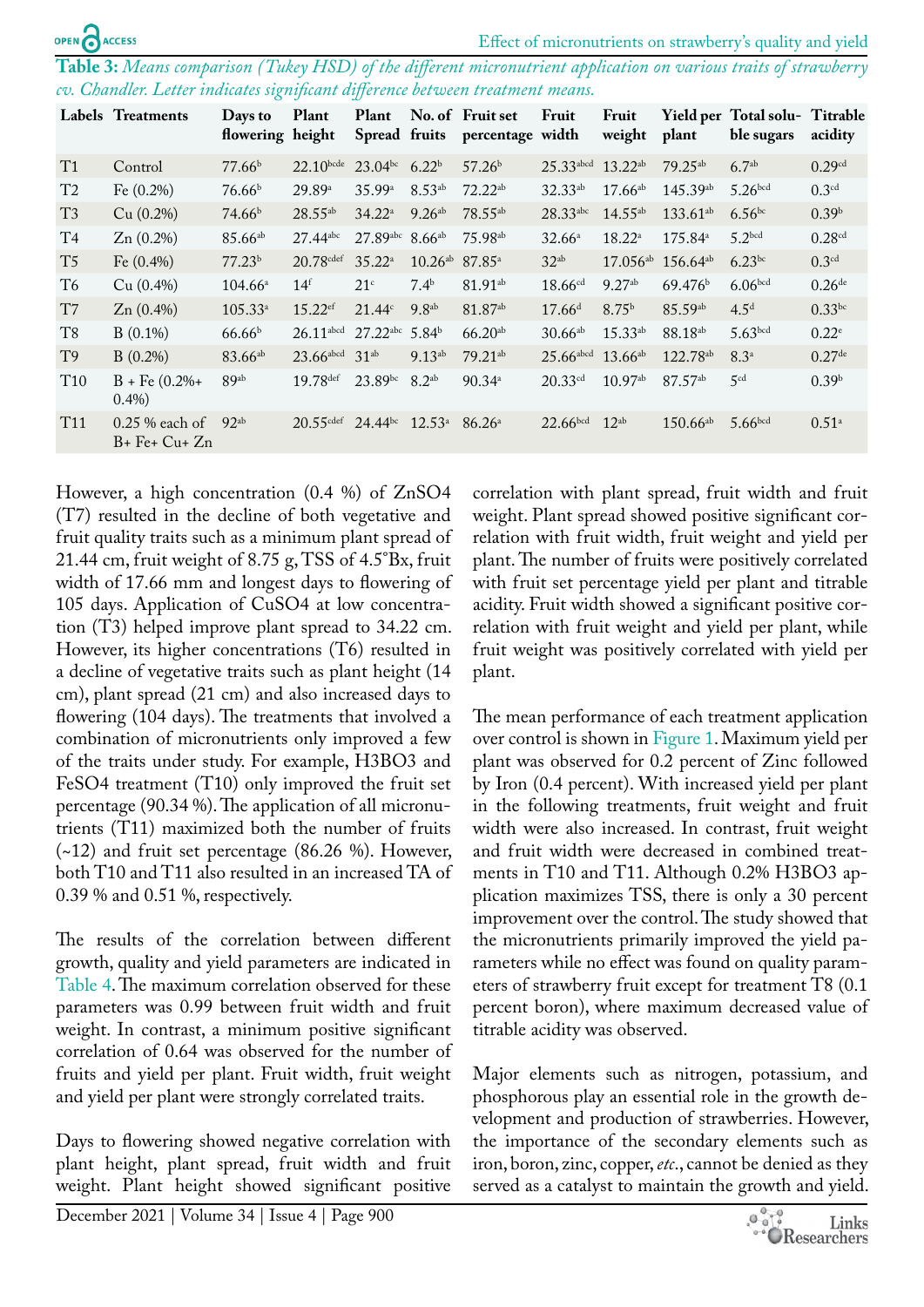|  | <b>OPEN ANACCESS</b> |
|--|----------------------|

Effect of micronutrients on strawberry's quality and yield

<span id="page-4-0"></span>**Table 4:** *Correlation coefficients between different traits of strawberry cv. Chandler.*

|            |            | IJ         |           | IJ           |                       |              |                       |                      |                       |                       |
|------------|------------|------------|-----------|--------------|-----------------------|--------------|-----------------------|----------------------|-----------------------|-----------------------|
|            | <b>DTF</b> | PH         | <b>PS</b> | No. Fr       | FrS                   | FrWi         | FrW                   | <b>YPP</b>           | <b>TSS</b>            | <b>TA</b>             |
| <b>DTF</b> |            | $-0.81$ ** | $-0.67**$ | $0.33^{ns}$  | $0.50$ <sup>ns</sup>  | $-0.82**$    | $-0.76$ **            | $-0.33^{ns}$         | $-0.31$ <sup>ns</sup> | $0.24^{ns}$           |
| PH         |            |            | $0.73**$  | $-0.13^{ns}$ | $-0.41$ <sup>ns</sup> | $0.84*$      | $0.84^{**}$           | $0.51$ <sup>ns</sup> | 0.16 <sup>ns</sup>    | $-0.10$ <sup>ns</sup> |
| <b>PS</b>  |            |            |           | $0.19^{ns}$  | $0.02^{ns}$           | $0.79^{*}$   | $0.79^{*}$            | $0.74^{*}$           | $0.30^{ns}$           | $-0.09^{ns}$          |
| No. Fr     |            |            |           |              | $0.69^{**}$           | $-0.11^{ns}$ | $-0.06$ <sup>ns</sup> | $0.64$ **            | $-0.07^{ns}$          | $0.75$ **             |
| FrS        |            |            |           |              |                       | $-0.35^{ns}$ | $-0.29^{ns}$          | $0.30^{ns}$          | $-0.19^{ns}$          | $0.51$ <sup>ns</sup>  |
| FrWi       |            |            |           |              |                       |              | $0.99^{**}$           | $0.67$ **            | $0.15^{ns}$           | $-0.32$ <sup>ns</sup> |
| FrW        |            |            |           |              |                       |              |                       | $0.72$ **            | $0.12^{ns}$           | $-0.27$ <sup>ns</sup> |
| <b>YPP</b> |            |            |           |              |                       |              |                       |                      | $0.08$ ns             | $0.28^{ns}$           |
| <b>TSS</b> |            |            |           |              |                       |              |                       |                      |                       | $-0.20$ <sup>ns</sup> |
| <b>TA</b>  |            |            |           |              |                       |              |                       |                      |                       |                       |



<span id="page-4-1"></span>**Figure 1:** *Performance of strawberry traits over control (T1) treatment. X-axis represent micronutrient treatment (%). Y-axis represents improvement or decline in the performance of a trait with respect to control (T1) in response to the applied treatments (T2-211).*

Their deficiency may result stunted growth in plants ([Casteel, 2004](#page-6-11); [Ahmad](#page-5-4) *et al*., 2010). Foliar application of these micronutrients assures equal distribution to the plants. And the use of plastic tunnels aid in maximizing their uptake and in the early maturity of the crop (Smoleń 2012; [Singh](#page-7-0) *et al*., 2012).

The role of micronutrients in improving the vegetative growth, fruit quality and yield of strawberry has been reported by [Abdollahi](#page-5-2) *et al*. (2012), [Domoto \(2011\)](#page-6-12) and Farid *et al*[. \(2020\)](#page-6-13). Our findings that application of FeSO4 in two different concentrations, 0.2% and 0.4%, improves vegetative parameters and yield respectively are inconsistent with Bakshi *et al*[. \(2013\)](#page-5-5) and Ekka *et al*[. \(2018\).](#page-6-14) They showed that 0.4 % and 0.6 % FeSO4 improve the growth, quality, and yield of strawberries. However, unlike Bakshi *et al*[. \(2013\)](#page-5-5) 

who showed 0.6 % ZnSO4 improved fruit quality, our findings showed that only 0.2% ZnSO4 improves fruit parameters and a high concentration of 0.4% decreases growth fruit quality. These results are consistent with [Shafeek](#page-6-15) *et al*. (2014) findings that the application of micronutrients in higher concentrations resulted in reduced plant vigor and fruit quality. Our results that both zinc and iron play a significant role is also supported by Singh *et al*[. \(2015\)](#page-7-0), who showed that both FeSO4 and ZnSO4 improve vegetative and fruiting parameters. Since iron is a vital component of plant's chlorophyll preparation machinery, its foliar application can result in an increased photosynthesis activity, which can ultimately contribute towards plant yield (Gajc-Wolska *et al*., 2014). Meanwhile, the role of zinc in plant sustenance can be explained by the fact that it acts as a cofactor for different en-

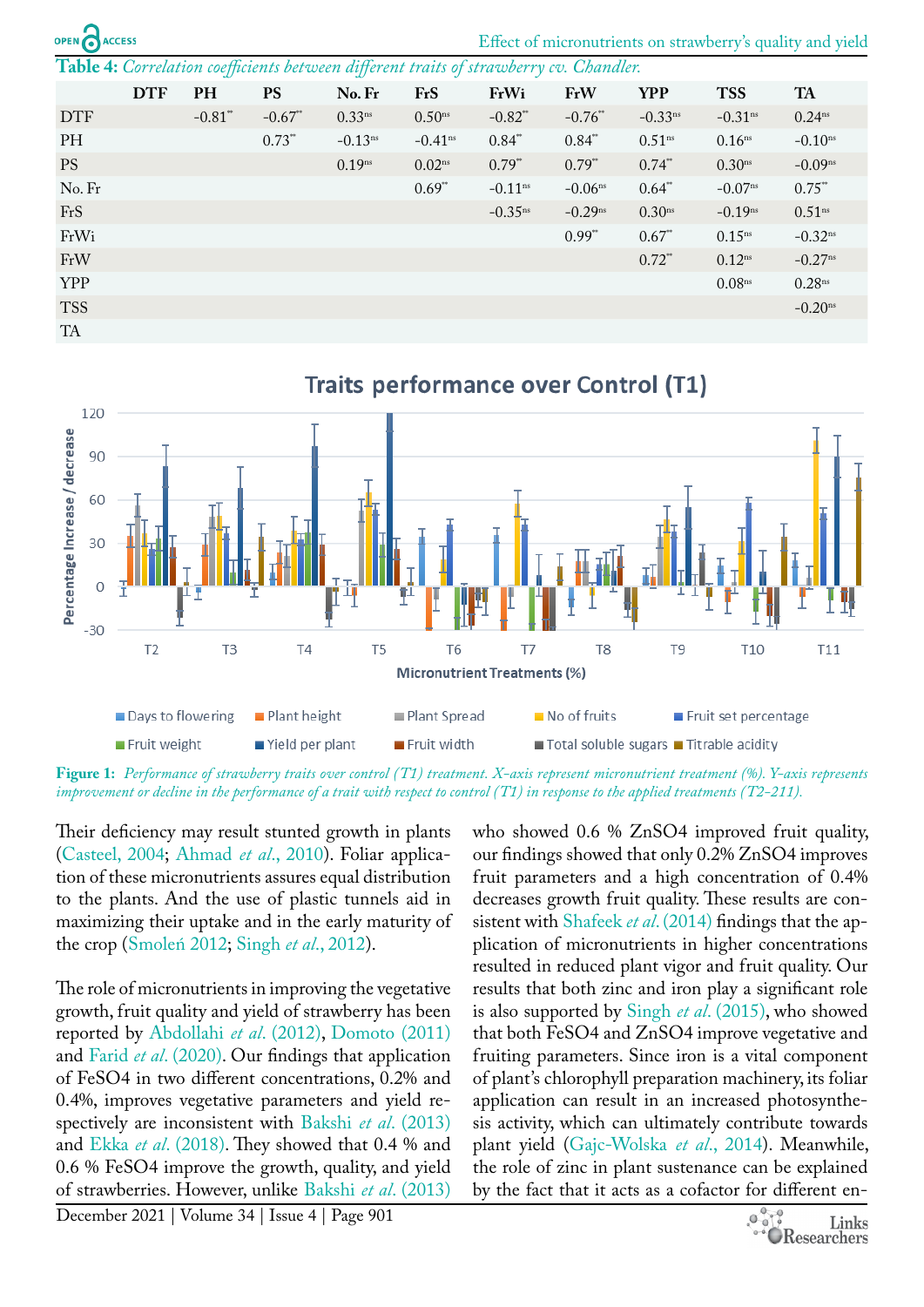

zymes and proteins ([Sarwar](#page-6-16) *et al*., 2012).

Similarly, our findings of the role of boron in improving the fruit quality by reducing titrable acidity and maximizing TSS are consistent with [Wojcika \(1999\)](#page-7-2), [\(2005\)](#page-7-3) and Nagy *et al*. (2008). The role of boron in sugar translocation could help improve fruit quality parameters ([Gauch and Dugger 1953](#page-6-17); [Sathya](#page-6-18) *et al*., [2010](#page-6-18)). Moreover, the deficiency of boron aggravate the quality of fruit by increasing titrable acidity and its application improves the quality of fruit ([Haider](#page-6-19) *et al*[., 2019](#page-6-19)). The combined effect of these three micronutrients (Iron, Zinc & Boron) resulted in improvement of yield and quality of fruit as discussed by [Bho](#page-5-6)[yar and Ramdevputra \(2016\)](#page-5-6). Although copper acts as a cofactor for different enzymes and its role in photosynthesis and respiration are well established, our study showed no significant role of copper in improving the growth and yield parameters of strawberries.

#### **Conclusion and Recommendations**

Based upon our findings, we suggest that the foliar application of ZnSO4 at 0.2 % along with FeSO4 0.4% can be recommended for improved yield of strawberry under tunnel condition. Similarly, the application of 0.2% boron can affect the quality of fruit. For future studies, the combined effect of these concentrations on strawberry cv. Chandler production is suggested.

### **Novelty Statement**

This is an original study performed at Horticultural research institute, NARC, Islamabad.

This manuscript was not send to any other journal for publication

#### **Author's Contribution**

**Sanjeela Sabahat:** Conceived and designed the experiment, performed the experimental work, wrote the first draft of the paper.

**Juliya Abbasi:** Performed statistical analysis, wrote the first draft of the paper.

**Mushtaq Ahmad:** Gave technical guidance.

**Saima Mumtaz:** Helped in data collection.

**Taj Naseeb Khan:** Procurement of strawberry germplasm, provided field space for conduction of experiment.

**Sudheer Tariq:** Conceived and designed the experi-

#### ment.

**Muhammad Imran:** Procurement and identification of germplasm.

#### *Conflict of interest*

The authors have declared no conflict of interest.

#### **References**

- <span id="page-5-2"></span>Abdollahi, M., S. Eshghi, E. Tafazol and N. Moosavi. 2012. Effect of paclobutrazol, boric acid and zinc sulfate on vegetative and reproductive growth of strawberry (*Fragaria* × *Ananassa* Duch.) cv. Selva. J. Agric. Sci. Technol., 14: 357-363.
- <span id="page-5-1"></span>Abedy A. 2001. Effects of zinc sulphate and citric acid spray on fruit characteristics of tomato cultivar ̔ Urbana ̕. Msc. Thesis, Shiraz University, 2001.
- <span id="page-5-0"></span>Afridi, G.S., M. Ishaq and S. Ahmed. 2009. Cost and revenue analysis of Strawberry production in the SubTropical areas of NWFP, Pakistan. Pak. J. Life. Soc. Sci., 7(1): 59-65.
- <span id="page-5-4"></span>Ahmad, I., Khan, M.A., Qasim, M., Ahmad, R. and Randhawa, M.A. 2010. Growth, Yield and Quality of Rosa hybrida L. as Influenced by Various Micronutrients. Pak. J. Agric. Sci., 47: 5-12.
- Arévalo-Gardini, E., Canto, M., Alegre, J., Loli, O., Julca, A. and Baligar, V. 2015. Changes in Soil Physical and Chemical Properties in Long term Improved Natural and Traditional Agroforestry Management Systems of Cacao Genotypes in Peruvian Amazon. PloS one, 10(7):L e0132147. <https://doi.org/10.1371/journal.pone.0132147>
- Baeza, E. and J.C. López. 2012. Light transmission through greenhouse covers. Proc. 7th IS Light Hort. Sys. Acta Hort., 956:425–440. [https://](https://doi.org/10.17660/ActaHortic.2012.956.50) [doi.org/10.17660/ActaHortic.2012.956.50](https://doi.org/10.17660/ActaHortic.2012.956.50)
- <span id="page-5-5"></span>Bakshi, P., A. Jasrotia, V.K. Wali, A. Sharma and M. Akshi. 2013. Influence of pre-harvest application of calcium and micro-nutrients on growth, yield, quality and shelf-life of strawberry cv "Chandler". Ind. J. Agric. Sci., 83:831-835.
- <span id="page-5-3"></span>Barker, A.V. and D.J. Pilbeam. 2006. Handbook of Plant Nutrition. CRC Press, Boca Raton, Florida, 3-13. [https://doi.org/10.1201/9781420014877.](https://doi.org/10.1201/9781420014877.sec1) [sec1](https://doi.org/10.1201/9781420014877.sec1)
- <span id="page-5-6"></span>Bhoyar, M.G. and Ramdevputra, M.V. 2016. Effect of foliar spray of zinc, iron and boron on the growth, yield and sensory characters of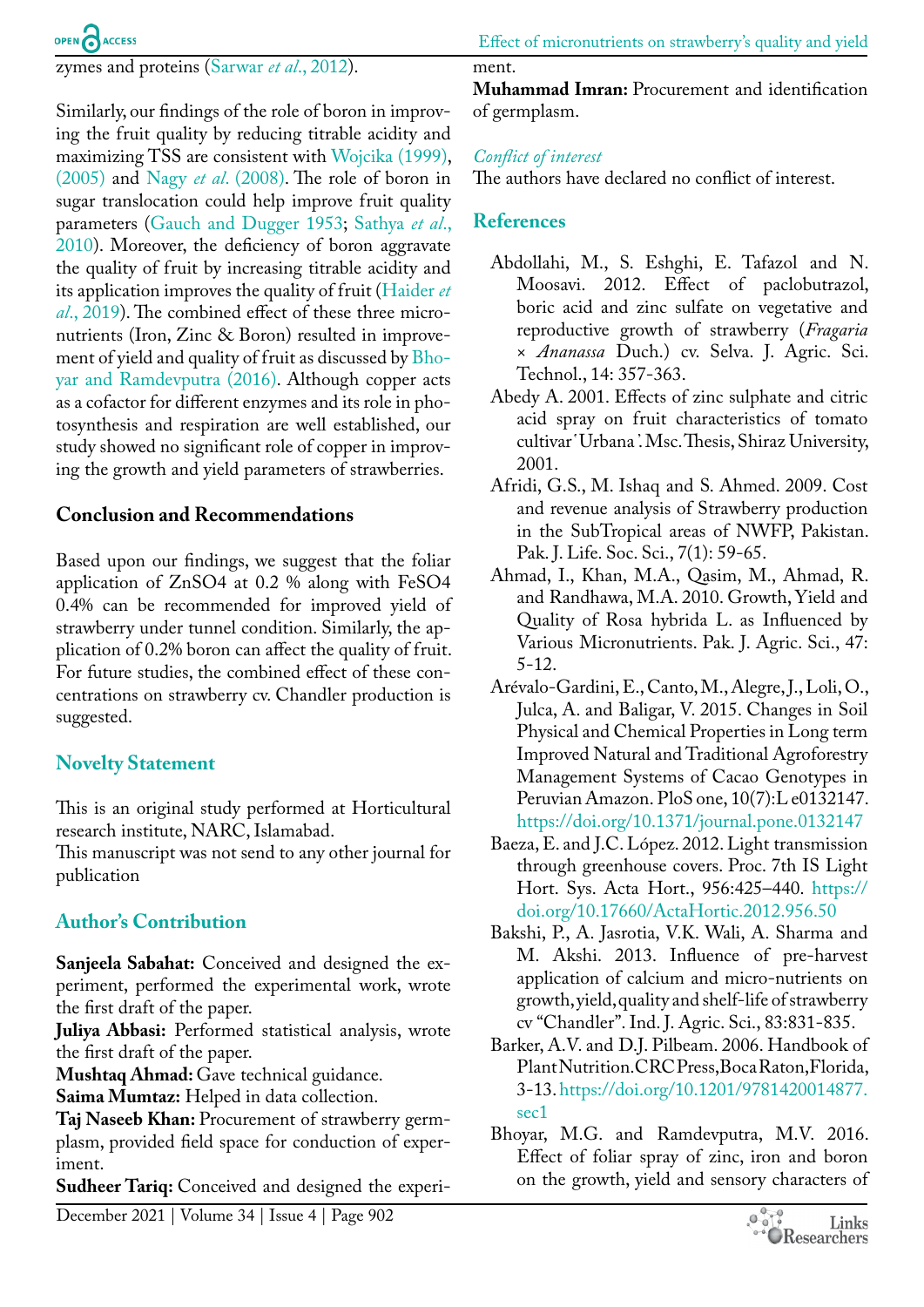guava (*Psidium guajava* L.) Cv. Sardar L-49. J. Appl. Nat. Sci., 8(2): 701-704. [https://doi.](https://doi.org/10.31018/jans.v8i2.860) [org/10.31018/jans.v8i2.860](https://doi.org/10.31018/jans.v8i2.860)

- <span id="page-6-11"></span>Casteel, S. 2004. Strawberry fertility and nutrient management. NCDA&CS Agronomic Division.
- <span id="page-6-12"></span>Domoto, P. 2011. Recognizing and correcting nutrient deficiencies in strawberries. Iowa State University-Extension.
- <span id="page-6-14"></span>Ekka, R.A., A. Kerketta, S. Lakra and S. Saravanan. 2018. Effect of Zn, B, Cu and Fe on vegetative growth, yield and quality of strawberry (Fragaria x ananassa Duch.) cv. Chandler. Int. J. Curr. Microbiol. App. Sci., 7: 2886-2890.
- <span id="page-6-13"></span>Farid, M.Z., Qureshi, K.M., Shah, S.H., Qureshi, A.A., Umair, M. and Shafiq, H. 2020. Foliar application of micronutrients improves growth, productivity and fruit quality of strawberry (fragaria ananassa duch). J. Anim. Plant Sci., 30(4): 905-912. [https://doi.org/10.36899/](https://doi.org/10.36899/JAPS.2020.4.0106) [JAPS.2020.4.0106](https://doi.org/10.36899/JAPS.2020.4.0106)
- Gajc-Wolska, J., Mazur, K., Niedzińska, M., Kowalczyk, K. and Żołnierczyk, P. 2014. The influence of foliar fertilizers on the quality and yield of sweet pepper (*Capsicum annuum* L.). Folia Horticulturae, 30(2): 183-190. <https://doi.org/10.2478/fhort-2018-0008>
- <span id="page-6-17"></span>Gauch, H.G. and Dugger, W.M. 1953. The role of boron in the translocation of sucrose. Am. Soc. Plant Biol., 28:457- 467. [https://doi.](https://doi.org/10.1104/pp.28.3.457) [org/10.1104/pp.28.3.457](https://doi.org/10.1104/pp.28.3.457)
- <span id="page-6-0"></span>Global Market Update: Strawberry. 2019. Retrieved from [https://www.tridge.com/market-reports/](https://www.tridge.com/market-reports/strawberry-market-report) [strawberry-market-report](https://www.tridge.com/market-reports/strawberry-market-report)
- Hafeez, B., Khanif, Y.M. and Saleem, M. 2013. Role of zinc in plant nutrition-a review. J. Exp. Agric. Int., pp.374-391. [https://doi.org/10.9734/](https://doi.org/10.9734/AJEA/2013/2746) [AJEA/2013/2746](https://doi.org/10.9734/AJEA/2013/2746)
- <span id="page-6-19"></span>Haider, Z., Ahmad, N., Danish, S., Iqbal, J., Ali, M.A. and Chaudhry, U.K. 2019. Effect of foliar application of boric acid on fruit quality and yield traits of mango. Adv. Hortic. Sci., 33(4): 457-465.
- <span id="page-6-8"></span>Jett, L.W. 2007. Growing strawberries in high tunnels in Missouri. Retrieved from [http://](http://www.hightunnels.org/PDF/Growing_Strawberries_in_High_Tunnels.pdf) [www.hightunnels.org/PDF/Growing\\_](http://www.hightunnels.org/PDF/Growing_Strawberries_in_High_Tunnels.pdf) [Strawberries\\_in\\_High\\_Tunnels.pdf](http://www.hightunnels.org/PDF/Growing_Strawberries_in_High_Tunnels.pdf)
- <span id="page-6-7"></span>Jiang, W.J., D.Y. Qu, D. Mu and L.R. Wang. 2003. Protected cultivation of horticultural crops in China. Hortic. Rev., 30: 115-162. [https://doi.](https://doi.org/10.1002/9780470650837.ch4) [org/10.1002/9780470650837.ch4](https://doi.org/10.1002/9780470650837.ch4)
- <span id="page-6-3"></span>Kadir, S., Carey, E. and Ennahli, S. 2006. Influence of high tunnel and field conditions on strawberry growth and development. HortScience, 41(2): 329-335. [https://doi.org/10.21273/](https://doi.org/10.21273/HORTSCI.41.2.329) [HORTSCI.41.2.329](https://doi.org/10.21273/HORTSCI.41.2.329)
- <span id="page-6-5"></span>Kerin, V. and Berova, M. 2003. Foliar fertilization in plants. Videnov & Son, Sofia. *(in Bulgarian)*.
- <span id="page-6-1"></span>MNSFR. 2020. Fruit Vegetables and Condiments Statistics of Pakistan 2018-19.
- Nagy, P.T., Thurzó, T., Szabó, Z. and Nyéki, J. 2008. Impact of boron foliar fertilization on annual fluctuation of B in sweet cherry leaves and fruit quality. Int. J. Hortic. Sci., 14(3): 27-30. [https://](https://doi.org/10.31421/IJHS/14/3/798) [doi.org/10.31421/IJHS/14/3/798](https://doi.org/10.31421/IJHS/14/3/798)
- <span id="page-6-4"></span>Neuweiler, R.I., Heuer, W. and Baumaun, D.T. 1996. New ways in fertilization and soil management of strawberries. Obst-und-weinbau, 132(19): 439-499.
- <span id="page-6-9"></span>Ozkurt, H. and Altuntas, O. 2018. Quality Parameter Levels of Strawberry Fruit in Response to Different Sound Waves at 1000 Hz with Different dB Values (95, 100, 105 dB). Agronomy, 8(127):1-13. [https://doi.](https://doi.org/10.3390/agronomy8070127) [org/10.3390/agronomy8070127](https://doi.org/10.3390/agronomy8070127)
- <span id="page-6-10"></span>R Core Team. 2020. R: A language and environment for statistical computing. R Foundation for Statistical Computing, Vienna, Austria. URL [https://www.R-project.org/.](https://www.R-project.org/)
- <span id="page-6-2"></span>Rajwana, I.A., K. Razzaq, S.B. Hussain, M. Amin, A.S. Khan and A.U. Malik. 2017. Strawberry cultivation in southern Punjab Pakistan. Acta Horticulturae (ISHS), 1156: 909-914. [https://](https://doi.org/10.17660/ActaHortic.2017.1156.134) [doi.org/10.17660/ActaHortic.2017.1156.134](https://doi.org/10.17660/ActaHortic.2017.1156.134)
- <span id="page-6-16"></span>Sarwar, M., Jilani, G., Rafique, E., Akhtar, M.E. and Chaudhry, A.N. 2012. Impact of integrated nutrient management on yield and nutrient uptake by maize under rainfed conditions. Pak. J. Nutr., 11(3): 27–33. [https://doi.org/10.3923/](https://doi.org/10.3923/pjn.2012.27.33) [pjn.2012.27.33](https://doi.org/10.3923/pjn.2012.27.33)
- <span id="page-6-18"></span>Sathya, S., Mani, S., Mahedran, P.P. and Arulmozhiselvan, K. 2010. Effect of application of boron on growth, quality and fruit yield of PKM 1 tomato. Indian J. Agric. Res., 44: 274– 280.
- <span id="page-6-15"></span>Shafeek, M.R., Helmy, A., Beheiry, G., Fatma, A.R. and Nadia M.O. 2014. Foliar application of some plant nutritive compounds on growth, yield and fruit quality of hot pepper plants (*Capsicum annum, L*.) grown under plastic house conditions. Curr. Sci. Int., 3(1): 1-6.
- <span id="page-6-6"></span>Sharma, T.R., Nair, P.K. and Nema, M.K. 1990.